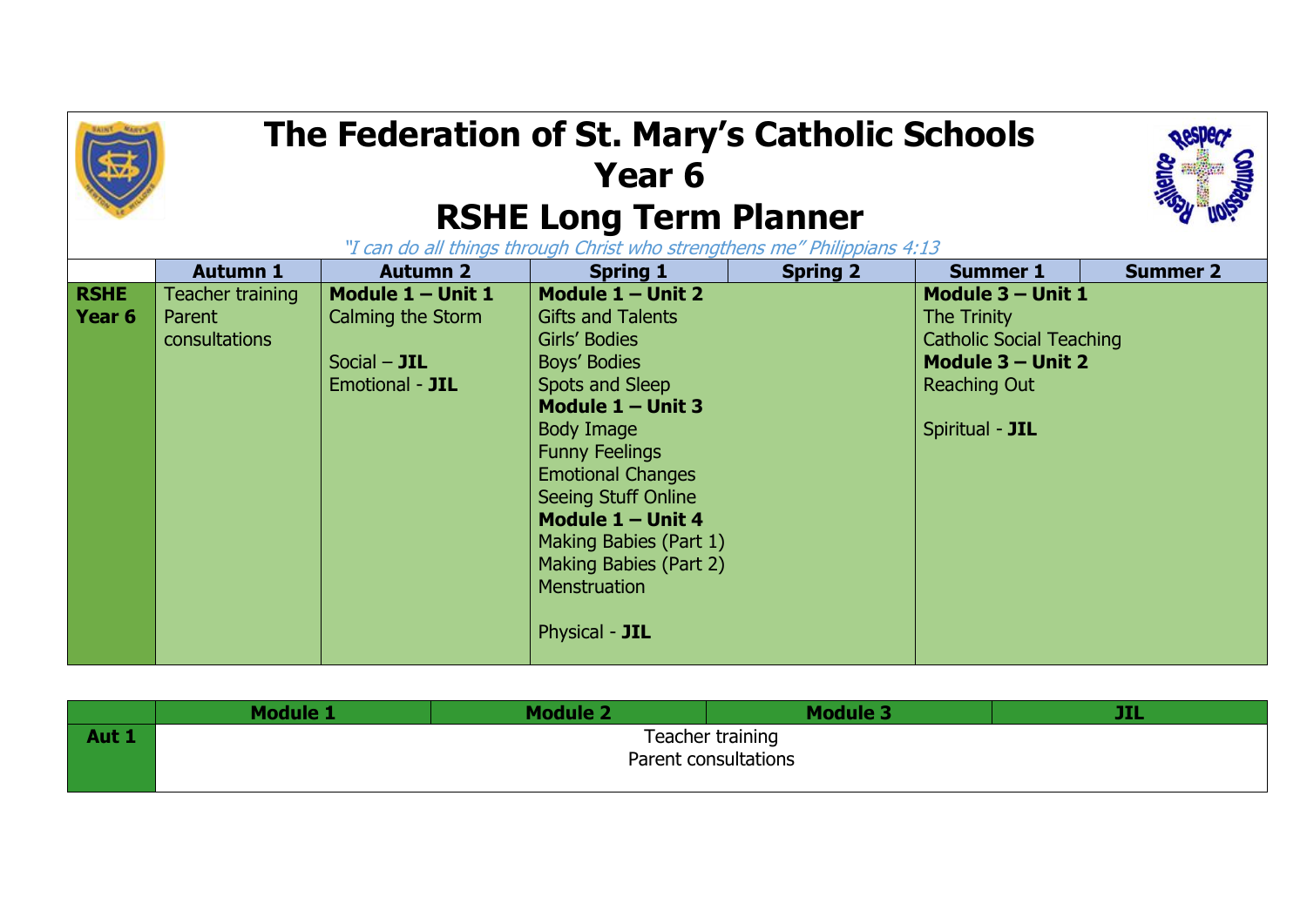| Aut 2          | Unit 1<br>We were created individually by<br>$\bullet$<br>God who cares for us and wants<br>us to put our faith in Him.<br>Physically becoming an adult is a<br>$\bullet$<br>natural phase of life.<br>Lots of changes will happen<br>$\bullet$<br>during puberty and sometimes it<br>might feel confusing, but it is all<br>part of God's great plan and the<br>results will be worth it!                                                                                                                                                                                                                                                                                                                                                                                                                  |  | <b>SOCIAL AND EMOTIONAL</b><br>To develop a secure<br>$\bullet$<br>understanding of what stable,<br>caring relationships are and the<br>different kinds there may be.<br>Focusing on Catholic teaching,<br>children will also know and<br>understand about the conception<br>of a child within marriage. |
|----------------|-------------------------------------------------------------------------------------------------------------------------------------------------------------------------------------------------------------------------------------------------------------------------------------------------------------------------------------------------------------------------------------------------------------------------------------------------------------------------------------------------------------------------------------------------------------------------------------------------------------------------------------------------------------------------------------------------------------------------------------------------------------------------------------------------------------|--|----------------------------------------------------------------------------------------------------------------------------------------------------------------------------------------------------------------------------------------------------------------------------------------------------------|
| Spr 1<br>Spr 2 | Unit 2<br>Self-confidence arises from being<br>loved by God (not status, etc).<br>That human beings are different<br>$\bullet$<br>to other animals;<br>About the unique growth and<br>$\bullet$<br>development of humans, and the<br>changes that girls will experience<br>during puberty;<br>About the need to respect their<br>$\bullet$<br>bodies as a gift from God to be<br>looked after well, and treated<br>appropriately;<br>The need for modesty and<br>$\bullet$<br>appropriate boundaries.<br>That human beings are different<br>$\bullet$<br>in kind to other animals;<br>About the unique growth and<br>$\bullet$<br>development of humans, and the<br>changes that boys will<br>experience during puberty;<br>About the need to respect their<br>$\bullet$<br>bodies as a gift from God to be |  | <b>PHYSICAL</b><br>Explain how human life is<br>conceived.                                                                                                                                                                                                                                               |
|                | looked after well, and treated<br>appropriately;                                                                                                                                                                                                                                                                                                                                                                                                                                                                                                                                                                                                                                                                                                                                                            |  |                                                                                                                                                                                                                                                                                                          |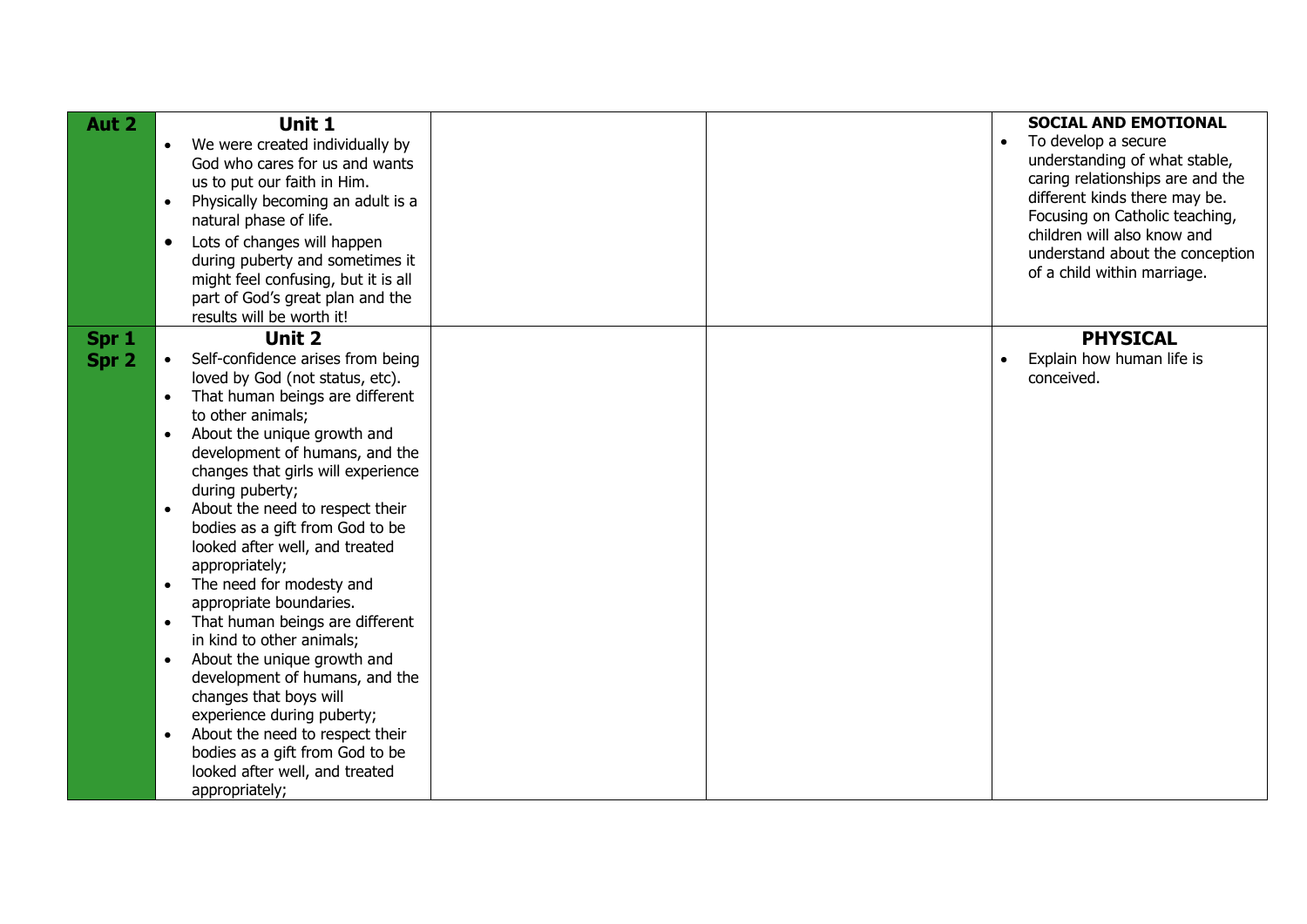| $\bullet$ | The need for modesty and           |  |  |
|-----------|------------------------------------|--|--|
|           | appropriate boundaries.            |  |  |
| $\bullet$ | How to make good choices that      |  |  |
|           | have an impact on their health:    |  |  |
|           | rest and sleep, exercise, personal |  |  |
|           | hygiene, avoiding the overuse of   |  |  |
|           | electronic entertainment, etc.     |  |  |
|           |                                    |  |  |
|           | Unit 3                             |  |  |
|           | To recognise that images in the    |  |  |
|           | media do not always reflect        |  |  |
|           | reality and can affect how people  |  |  |
|           | feel about themselves              |  |  |
| $\bullet$ | That thankfulness builds           |  |  |
|           | resilience against feelings of     |  |  |
|           | envy, inadequacy, etc. and         |  |  |
|           | against pressure from peers or     |  |  |
|           | media                              |  |  |
| $\bullet$ | To deepen their understanding of   |  |  |
|           | the range and intensity of their   |  |  |
|           | feelings; that 'feelings' are not  |  |  |
|           | good guides for action.            |  |  |
| $\bullet$ | That some behaviour is wrong,      |  |  |
|           | unacceptable, unhealthy or risky.  |  |  |
| $\bullet$ | Emotions change as they grow       |  |  |
|           | up (including hormonal effects);   |  |  |
| $\bullet$ | To deepen their understanding of   |  |  |
|           | the range and intensity of their   |  |  |
|           | feelings; that 'feelings' are not  |  |  |
|           | good guides for action;            |  |  |
| $\bullet$ | About emotional well-being: that   |  |  |
|           | beauty, art, etc. can lift the     |  |  |
|           | spirit; and that also openness     |  |  |
|           | with trusted                       |  |  |
|           | parents/carers/teachers when       |  |  |
|           | worried ensures healthy well-      |  |  |
|           | being.                             |  |  |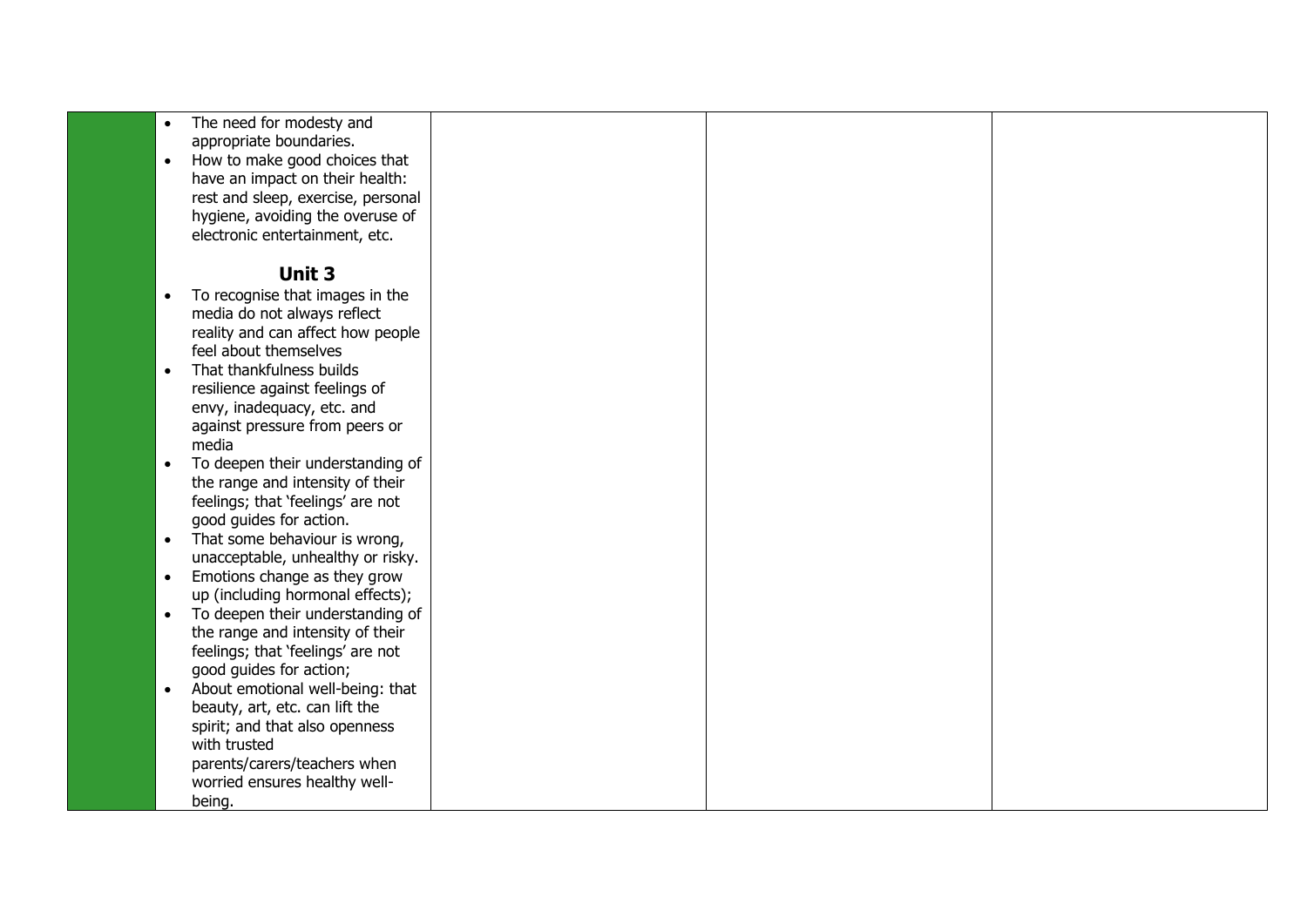|                           | The difference between harmful<br>$\bullet$<br>and harmless videos and images;<br>The impact that harmful videos<br>$\bullet$<br>and images can have on young<br>minds;<br>Ways to combat and deal with<br>$\bullet$<br>viewing harmful videos and<br>images                                                                                                                                                                                                                                                                                                                                                                  |                                                                                                                                                                                                                                               |                                                                                                                                                                                                                                    |
|---------------------------|-------------------------------------------------------------------------------------------------------------------------------------------------------------------------------------------------------------------------------------------------------------------------------------------------------------------------------------------------------------------------------------------------------------------------------------------------------------------------------------------------------------------------------------------------------------------------------------------------------------------------------|-----------------------------------------------------------------------------------------------------------------------------------------------------------------------------------------------------------------------------------------------|------------------------------------------------------------------------------------------------------------------------------------------------------------------------------------------------------------------------------------|
|                           | Unit 4<br>How a baby grows and develops<br>$\bullet$<br>in its mother's womb.<br>Basic scientific facts about sexual<br>$\bullet$<br>intercourse between a man and<br>woman;<br>The physical, emotional, moral<br>$\bullet$<br>and spiritual implications of<br>sexual intercourse;<br>The Christian viewpoint that<br>$\bullet$<br>sexual intercourse should be<br>saved for marriage.<br>About the nature and role of<br>$\bullet$<br>menstruation in the fertility cycle,<br>and that fertility is involved in the<br>start of life;<br>Some practical help on how to<br>$\bullet$<br>manage the onset of<br>menstruation. |                                                                                                                                                                                                                                               |                                                                                                                                                                                                                                    |
| Sum <sub>1</sub><br>Sum 2 | $\bullet$                                                                                                                                                                                                                                                                                                                                                                                                                                                                                                                                                                                                                     | Unit 1<br>Children will know that God is<br>$\bullet$<br>Trinity - a community of persons<br>Children will know that the Church<br>$\bullet$<br>is the Body of Christ -<br>Children will develop a deeper<br>understanding of Catholic Social | <b>SPIRITUAL</b><br>Show an understanding of how<br>$\bullet$<br>being made in the image and<br>likeness of God informs decisions<br>and actions when building<br>relationships with others,<br>including life-long relationships. |